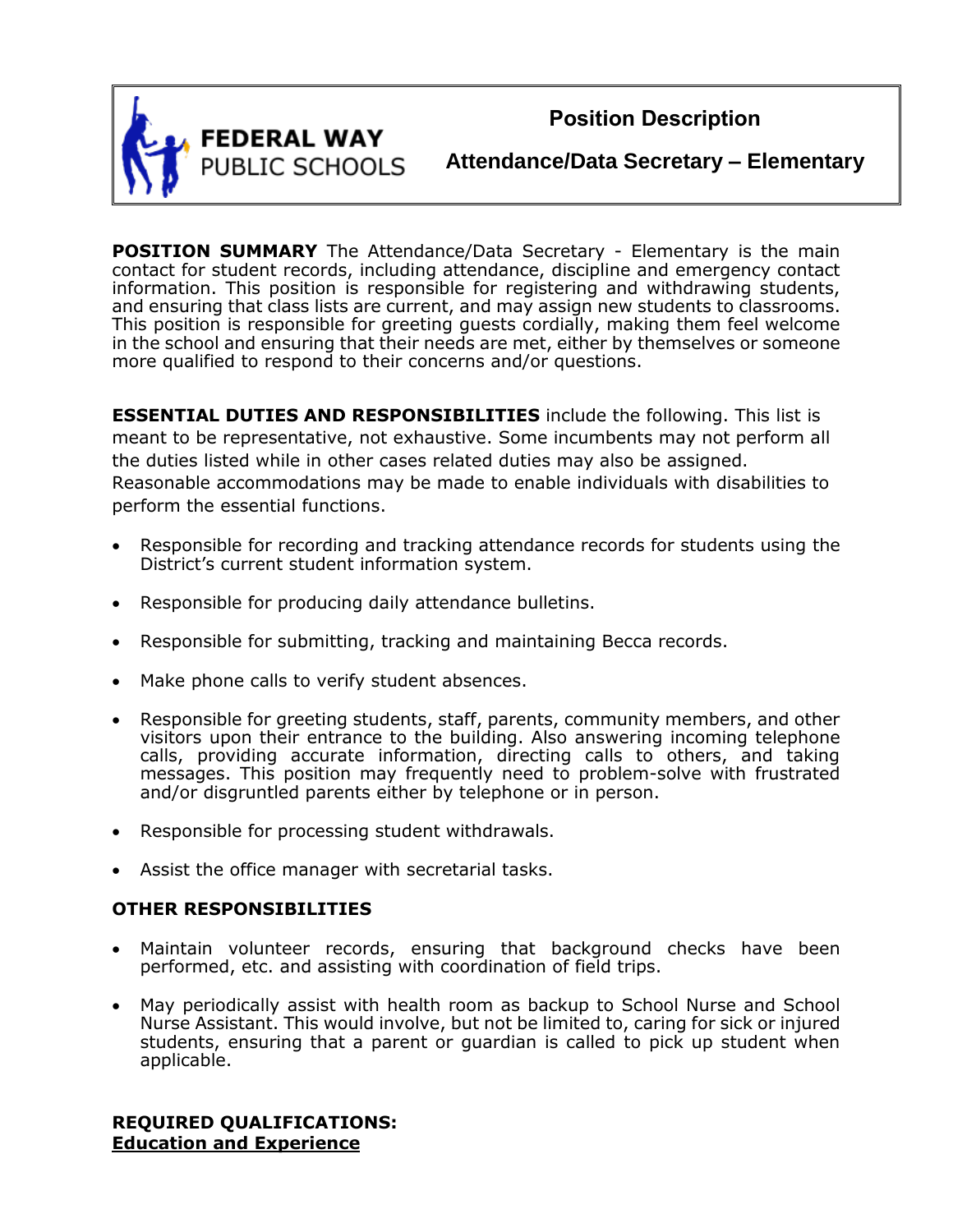JOB DESCRIPTION: Attendance/Data Secretary - Elementary

High school diploma or equivalent Two years data processing and secretarial experience

## **PREFERRED QUALIFICATIONS:**

Experience in a Student Information System

## **CONDITION OF EMPLOYMENT:**

Criminal background check Work scheduled hours on a consistent basis Washington State Driver's License

### **KNOWLEDGE OF:**

Microsoft Word and EXCEL Quality customer service Database management

### **ABILITY TO:**

Must have excellent communication skills, exhibit proper telephone etiquette Must be customer service oriented and have the ability to successfully interact with students, office and teaching staff, parents, and other school visitors Operate a variety of modern office equipment including microcomputers and related software Organize and set priorities and multi-task Work independently with minimal supervision Exercise good judgment and maintain confidentiality Be fair and consistent with all students Provide guidance and assistance to students Meet responsibilities in a punctual and reliable manner Comply with school board policies and follow administrative procedures. Pay strict attention to detail

Practice effective safety and security within individual work routines

Maintain effective working relationships with parents, staff, students and the public in a multicultural and multiracial community

Be flexible and able to recognize interruptions as part of a daily routine Cope with and meet deadlines, and work as a team member

Resolve routine problems and make decisions within established parameters

Cope with and assist angry or distraught students, parents, and other community members.

Perform job responsibilities with or without reasonable accommodations

# **REQUIRED KNOWLEDGE, SKILLS AND ABILITIES RELATED TO CULTURAL COMPETENCE AND EQUITY:**

Knowledge/awareness of own cultural identity and how this influences behavior, and desire to learn about the cultural identity of others.

Ability to establish and nurture an environment that promotes cultural competence and equitable treatment of staff, students, and patrons of the District.

Ability to understand and hold self and others accountable for promoting the Federal Way Public Schools' commitment to "Each Scholar: A Voice. A Dream. A Bright Future."

Ability to recognize that each person is a unique individual even as we celebrate their group cultural heritage.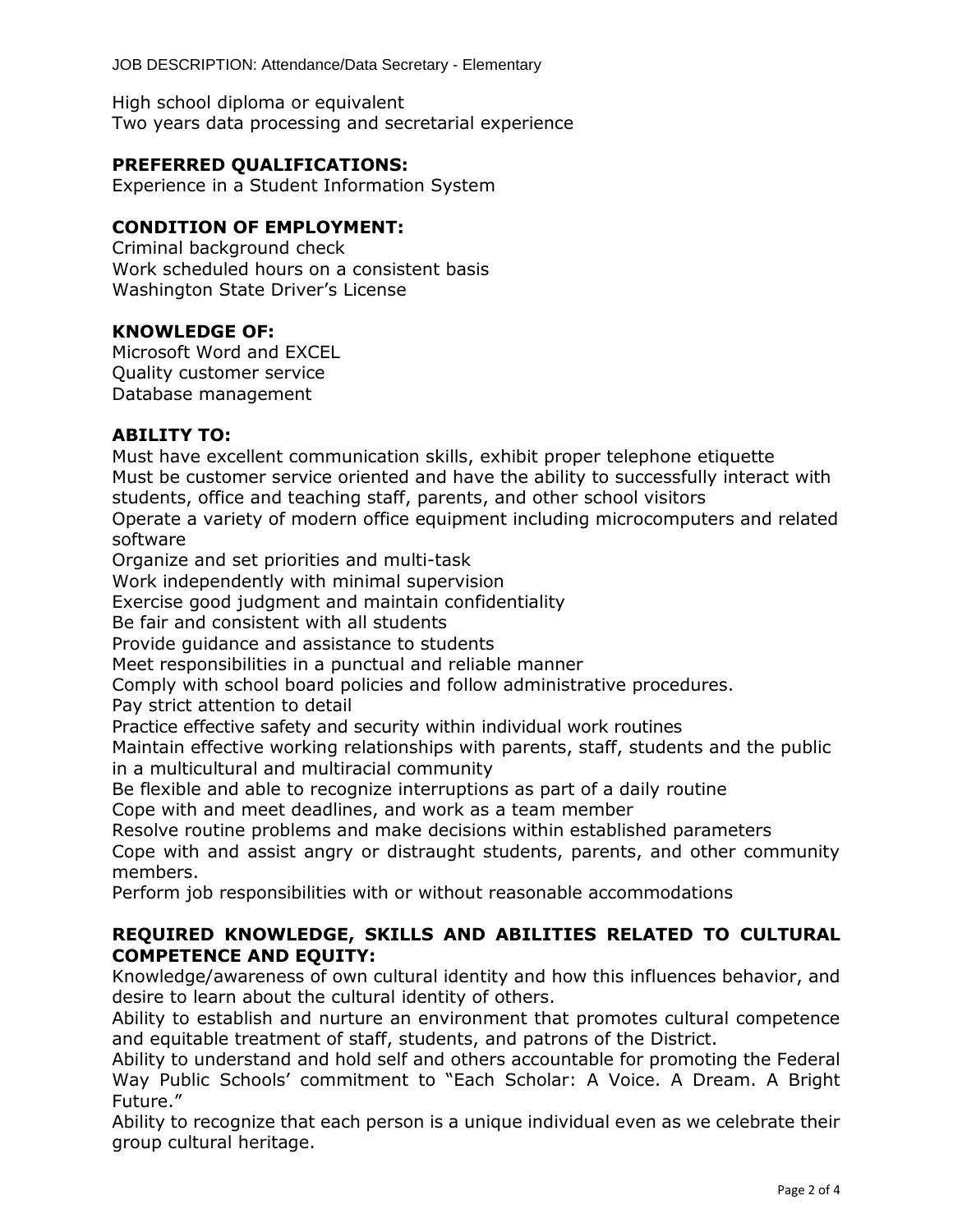**PHYSICAL DEMANDS:** The physical demands described here are representative of those that must be met by an employee to successfully perform the essential functions of this job. Reasonable accommodations may be made to enable individuals with disabilities to perform the essential functions.

While performing the duties of this job, the employee will regularly stand and walk, bend neck and back, use hands for repetitive grasping and pushing/pulling. The employee will constantly be required to sit for extended periods of time and use a computer screen and keyboard. The employee may occasionally be required to squat, kneel, and use hands for fine manipulation, climb stairs/ladder, lift and reach overhead, and lift/carry. The employee must constantly lift/carry up to 10 pounds and must frequently lift /carry up to 20 pounds. The employee will occasionally lift/carry a maximum of 35 lbs. The employee is occasionally required to push/pull a maximum weight of 200 pounds.

**WORK ENVIRONMENT:** The work environment characteristics described here are representative of those an employee encounters while performing the essential functions of this job. Reasonable accommodations may be made to enable individuals with disabilities to perform the essential functions.

While performing the duties of this job, the employee regularly works in indoor conditions and regularly works near video display. The noise level in the work environment is usually moderate. This position will experience interruptions and deadlines on a regular basis, deal with angry, distraught, or frustrated students, parents, and/or staff.

### **WORK SCHEDULE**

This position typically works, 8 hours per day, Monday through Friday, 201 days per year

### **REPORTING RELATIONSHIP**

This position reports to, and is evaluated by building principal or designee

### **REPRESENTATION**

Federal Way Education Association (FWSP)

### **LEVEL OF COMPENSATION**

Level 5 Federal Way Education Association (FWSP) Salary Schedule

#### **CLASSIFICATION HISTORY**

Created August 2018

#### DISCLAIMER

The preceding list is not exhaustive and may be supplemented as necessary. The statements contained herein reflect general details as necessary to describe the principal functions of this job, the scope of responsibility and the level of knowledge and skills typically required, but should not be considered an all-inclusive listing of work requirements, skills or duties so classified. All personnel may be required to perform duties outside their normal responsibilities from time to time as needed.

All employment open positions are made available on a nondiscriminatory basis without regard to race, color, creed, religion, sexual orientation, national origin, gender, age, disability or veteran status.